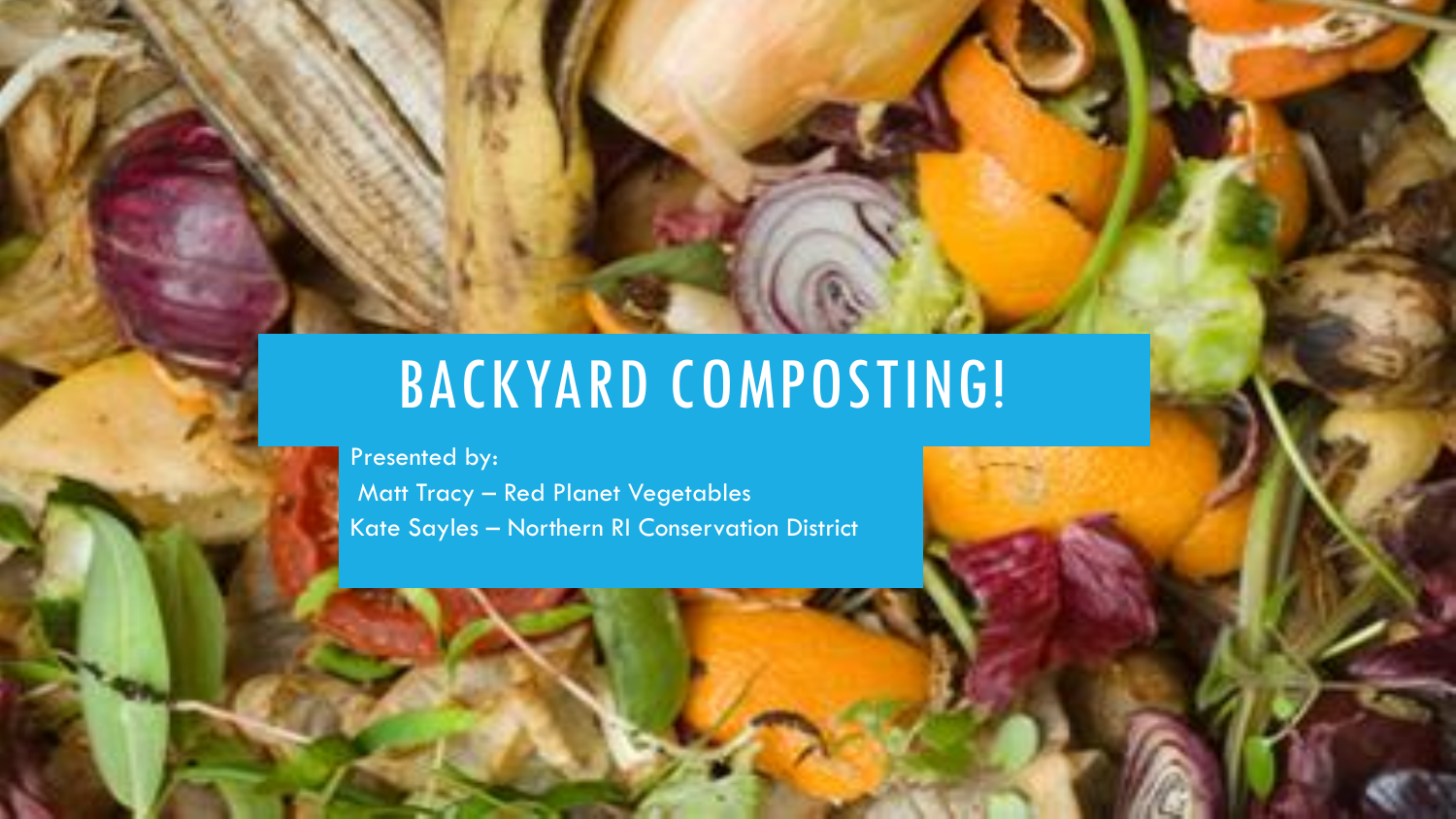### WHY COMPOST?

- **Recycle Waste** 
	- Food waste makes up 20-30% of what the average American throws away…
		- that's a lot of food in the landfill
	- The landfill eats too much of your valuable kitchen scraps- let's put it on a diet!
- Compost will Enrich Your Soil
	- Retain soil moisture
	- Contains beneficial microorganisms
	- Adds nutrients alternative to chemical fertilizers
- Reduce your Carbon Footprint!
	- Composting reduces methane in landfills
	- Reduced emissions from travel to the landfill by keeping it in your yard
- Using compost suppresses disease and pests

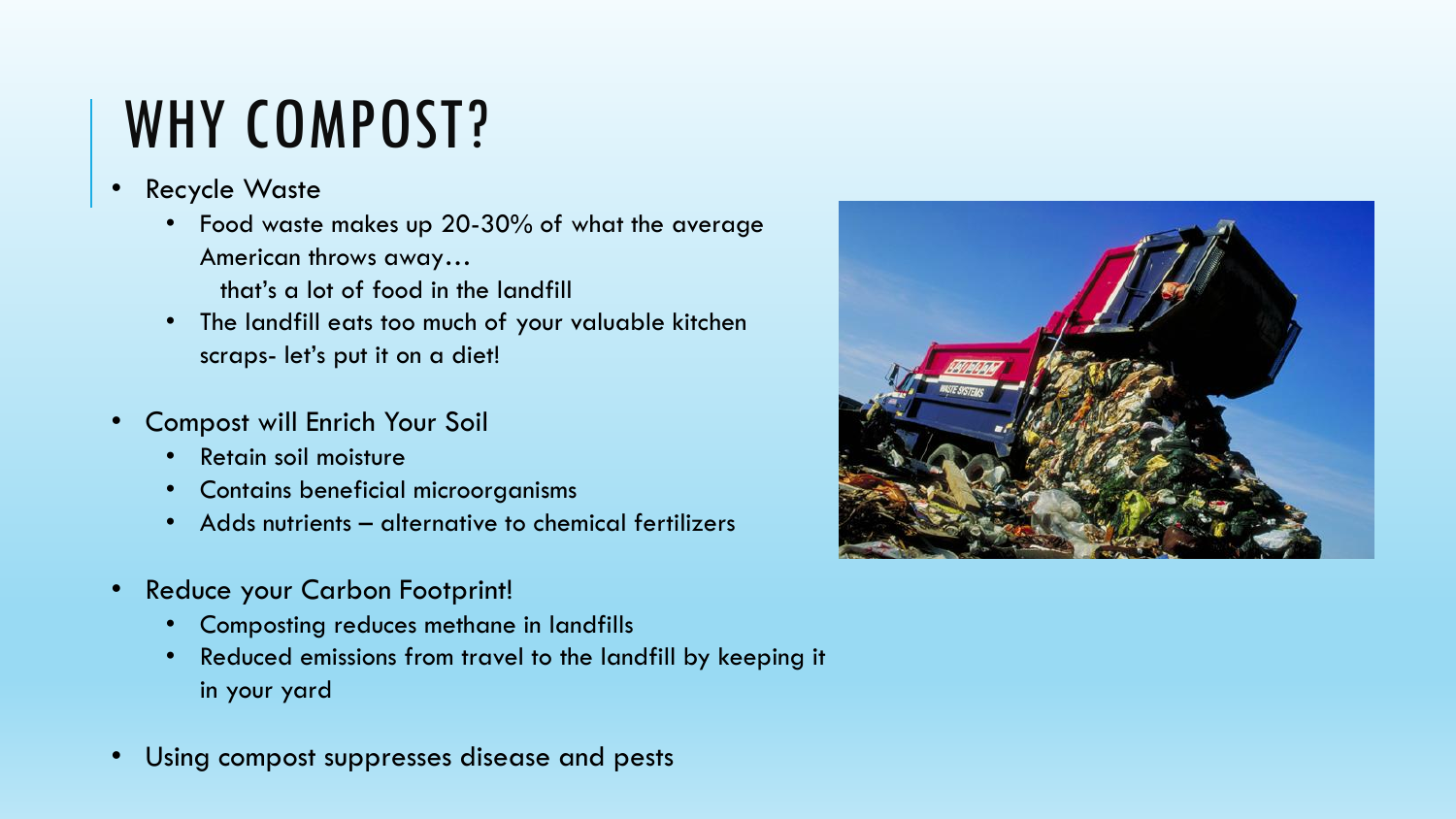### HOW DOES IT WORK?

### Carbon! Nitrogen! Oxygen! Hydrogen!

Composting uses the essential building blocks of life to create a medium for microorganisms to turn your *waste to wonder*!

#### Compost needs **Brown** materials for energy and **Green** materials for protein production

**Brown** adds Carbon

**Green** adds Nitrogen

Proper composting requires the perfect recipe:

**the Brown to Green ratio** 3 parts Brown 1 part Green

*Helpful Hints:* Too much Brown slows compost Down Too much Green makes your compost smell like a Latrine

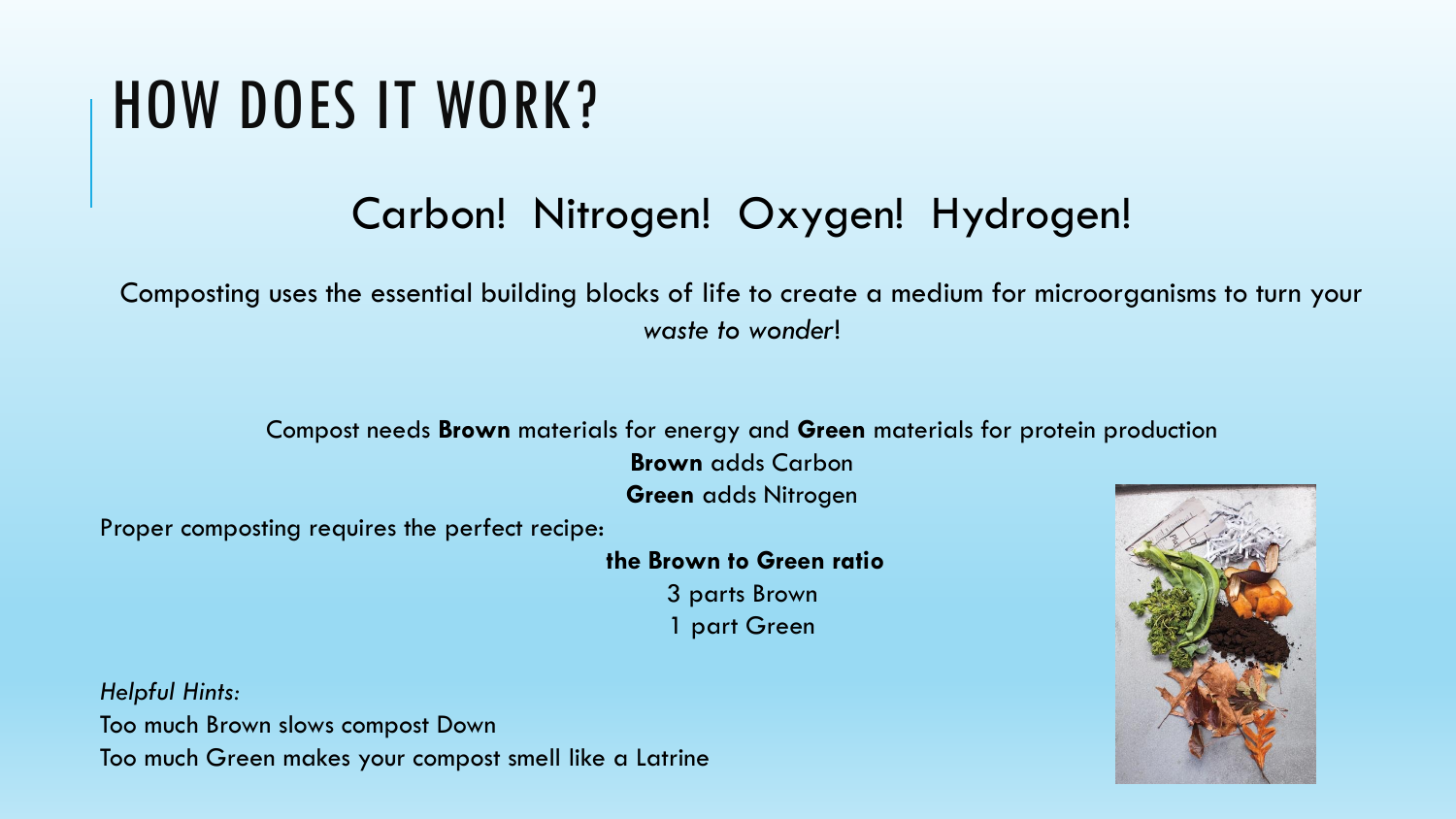### WHAT TO COMPOST BROWN VS. GREEN

What's the difference between **Brown and Green** materials?



#### **Brown Materials:**

Leaves Bark Straw Corn husks **Straw** Paper bags **Moss** Peat Saw Dust

#### **Green Materials:**

Fruit scraps Vegetable scraps Coffee grinds Non-diseased dead plants Grass clippings **Manures** 

*Easy Rule of Thumb:* For the most part, brown is generally stuff you find outside, green is stuff you generate inside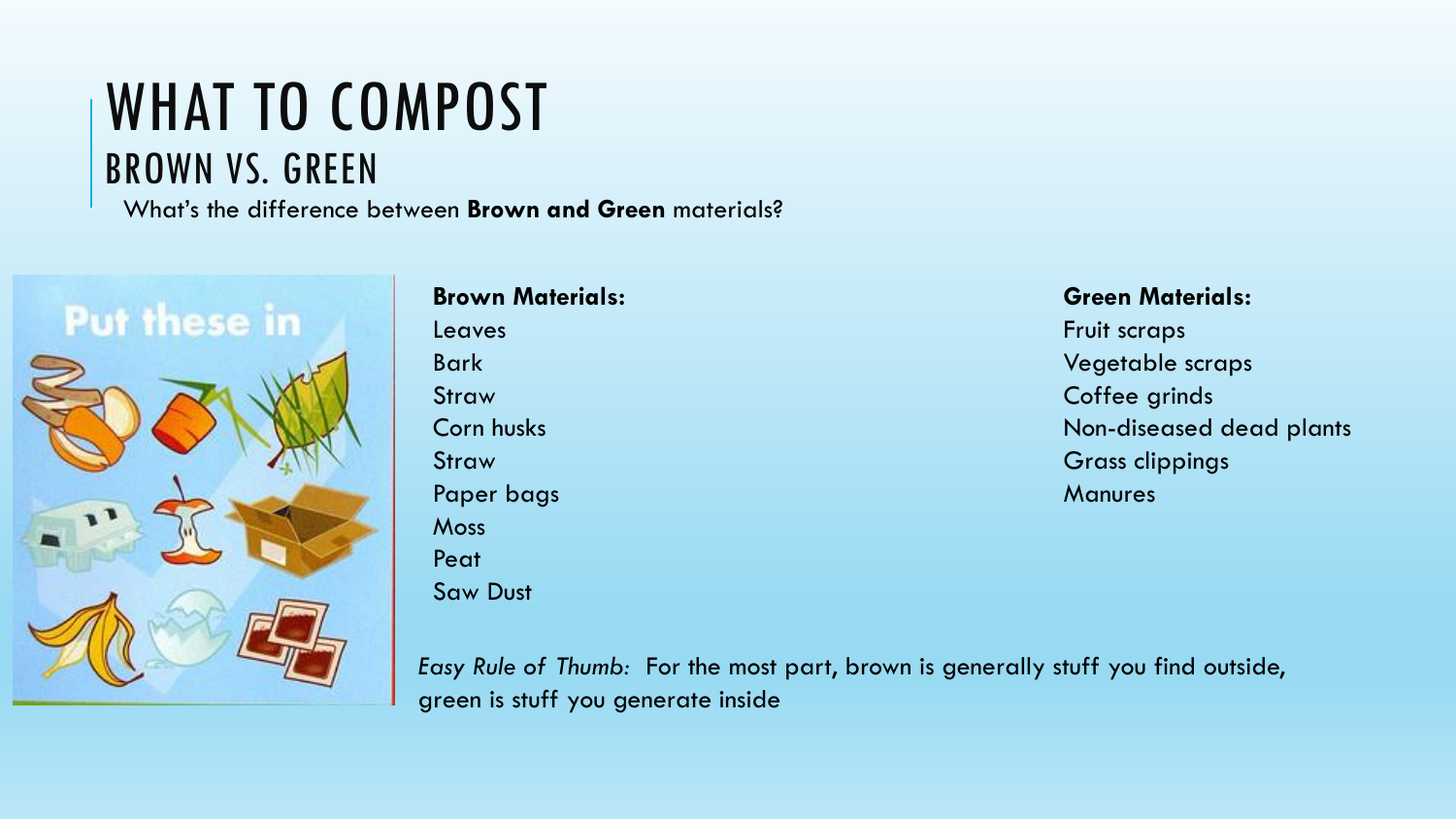## WHAT NOT TO COMPOST:

**Meat** Fish Bones **Weeds** Diseased plants Grass clippings with chemicals Grease Peanut butter Cat litter

Black walnut leaves, twigs or nuts Commercial Charcoal Pet poop – dogs & cats Cheese Dairy products Oil

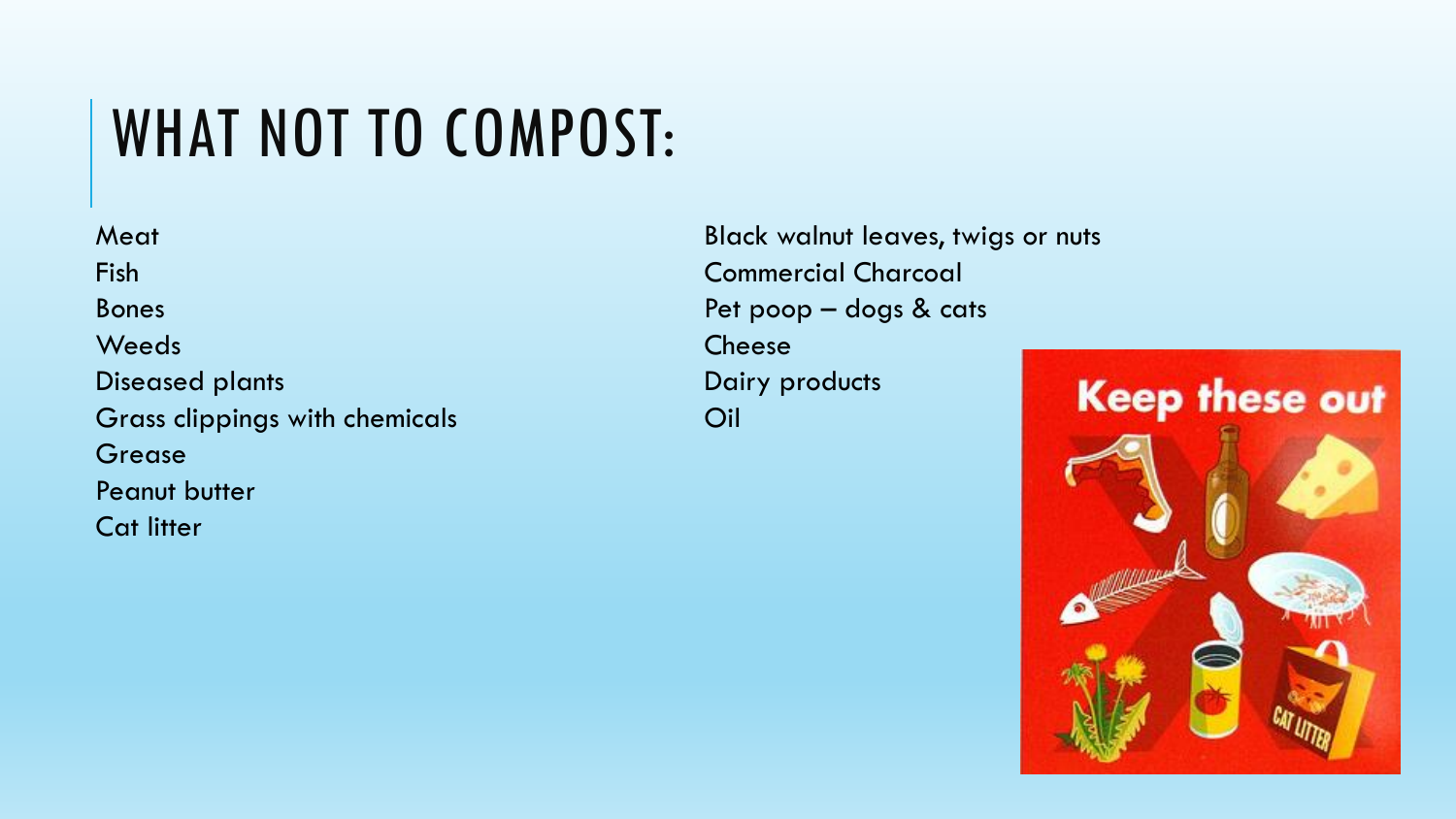### HOW DOES IT WORK? (CONTINUED)

*'*

The microorganisms that turn your trash into treasure need some help from their friends

#### **Air and Water**

Once you have a good 3:1 Brown to Green ratio, your pile will need:

**Air** to keep the pile aerated and smell-free **Water** (Hydrogen + Oxygen) to keep your pile moist

*Helpful Hints:* Your compost pile should be as moist as a damp, rung-out sponge

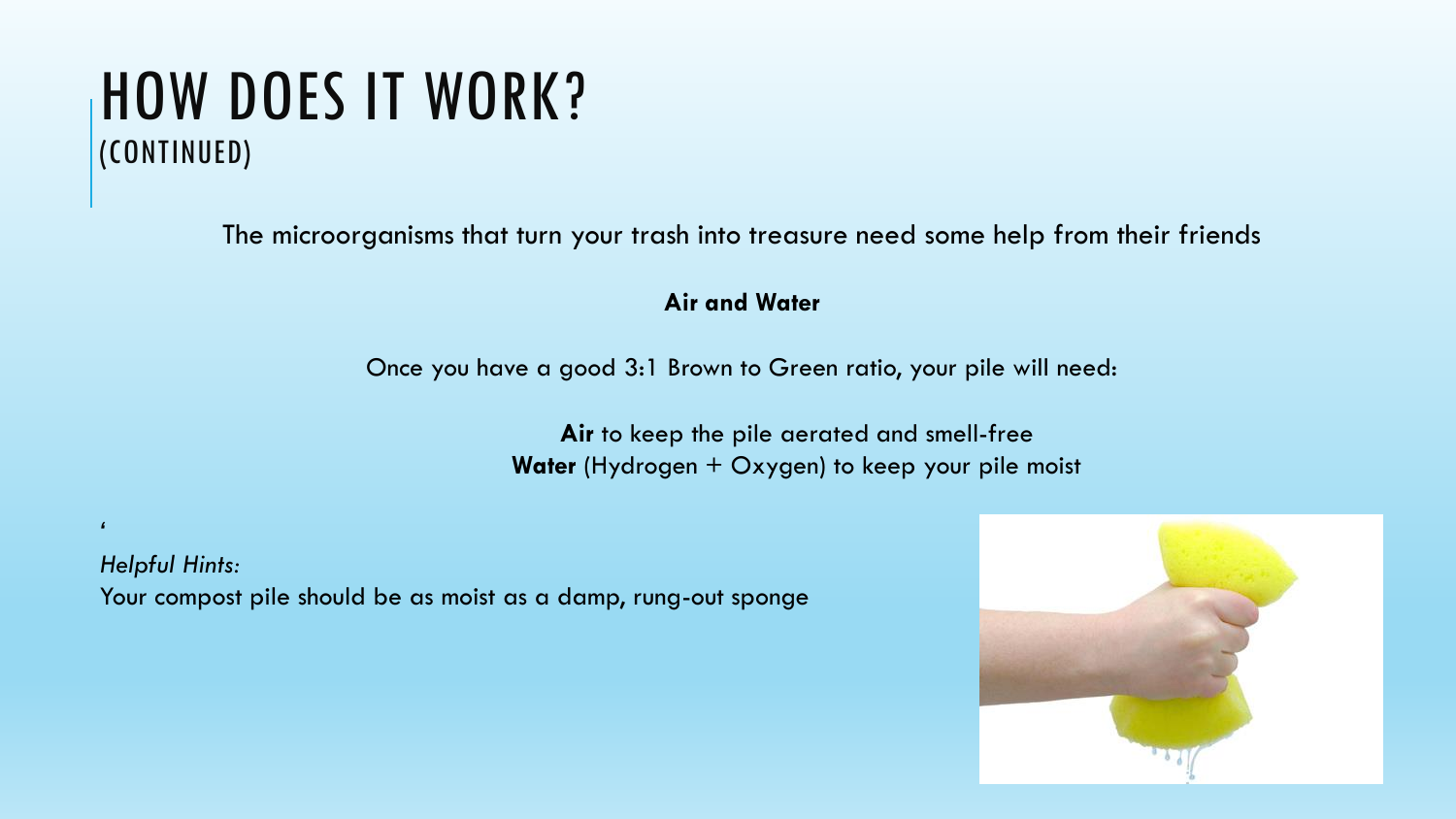## LOCATION, LOCATION, LOCATION

#### You will want to find a spot for your compost pile that is:



Close enough to your house

Will you use it if it's too far away?

Shady

You want to keep that pile moist, and direct sunlight will dry it out!

On dry ground

Will enrich the soil if you are using an open system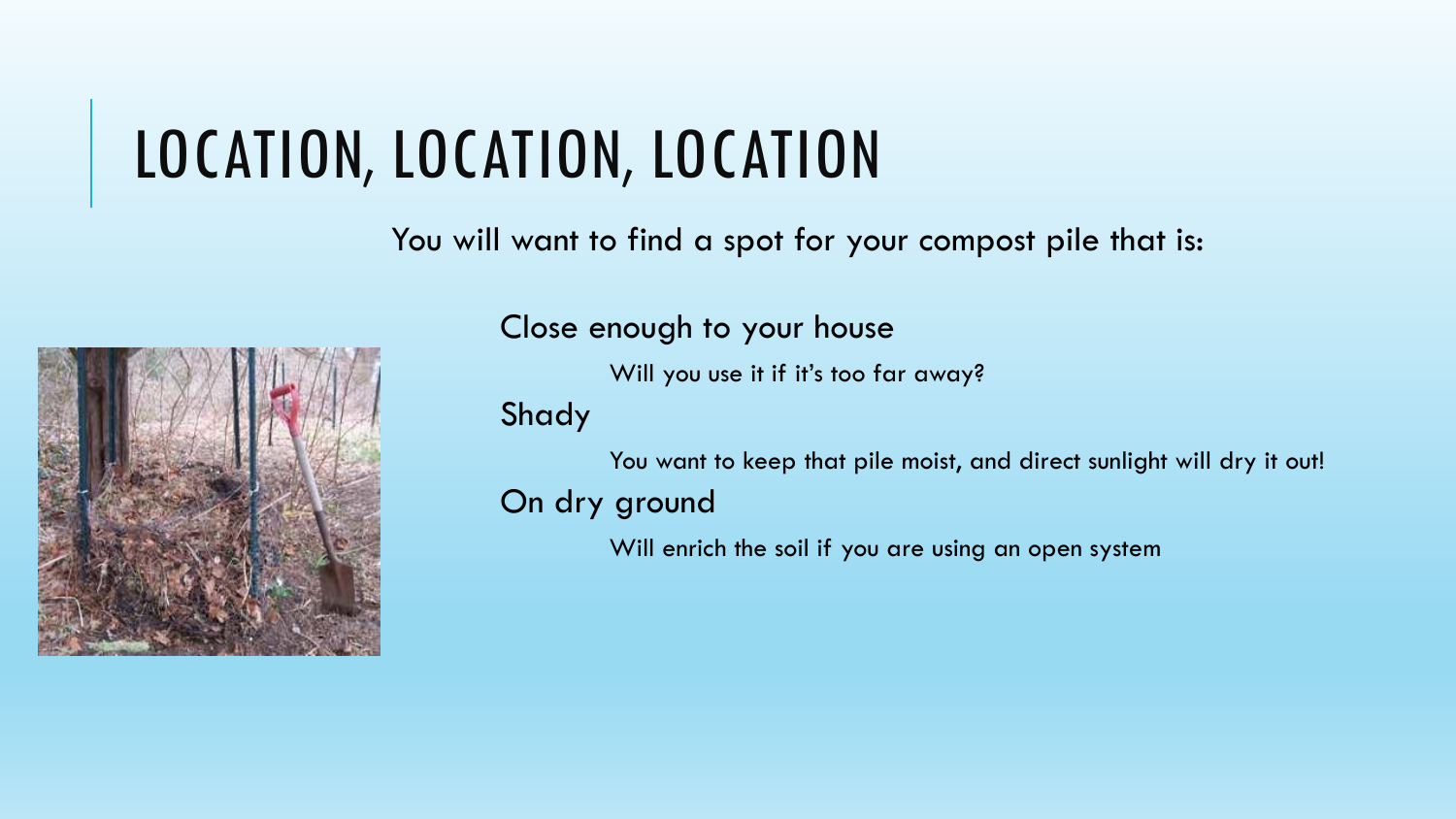## WHAT TO COMPOST IN?

When it comes to composting vessels, there are many options.

Rhode Island Resource Recovery Corporation has a great deal on Compost Bins (the one we're using)! Like them on Facebook, and print a coupon for \$15 off!

Would you like to construct your own? Please see our resource handout with links to instructions for making a bin out of:

- Pallets
- Chicken wire and Stakes
- Trash Can
- Cinder Blocks

You can keep your bin open or closed- depends on your preferences and where you live.







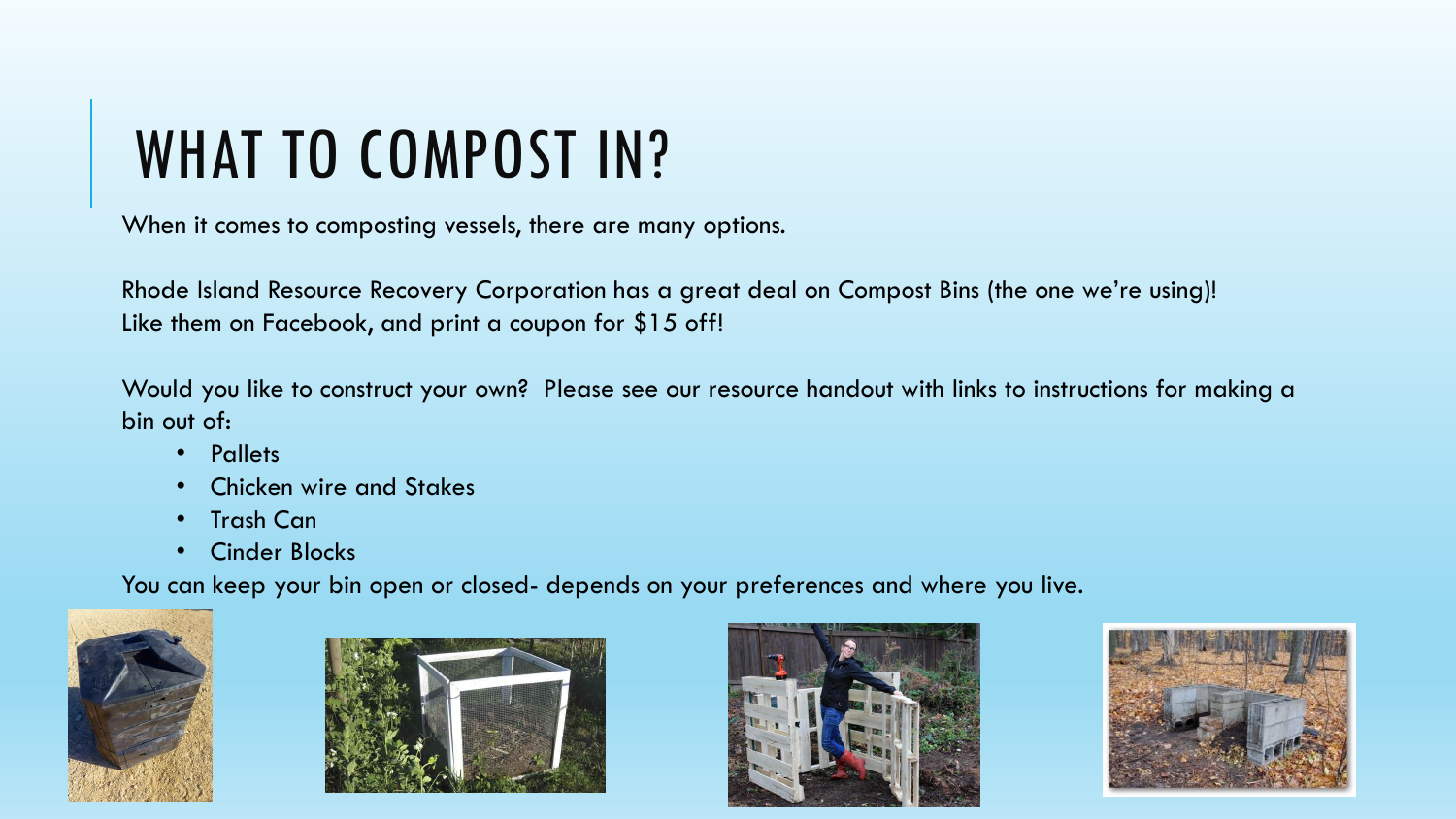# HOW TO COMPOST!



Now that you know what to compost, where you want to compost and the importance of the 3:1 Brown to Green recipe, you're ready!

Add your brown compost first, and layer in your green materials

Every time you add green materials from your kitchen, mix them into the brown materials Add more brown if you need to

Your pile will begin to reduce in the first week- those are some hungry microorganisms!

Your compost needs air to really get going, and to keep your pile smell-free use a pitchfork or shovel to mix your compost up 1-3 x a week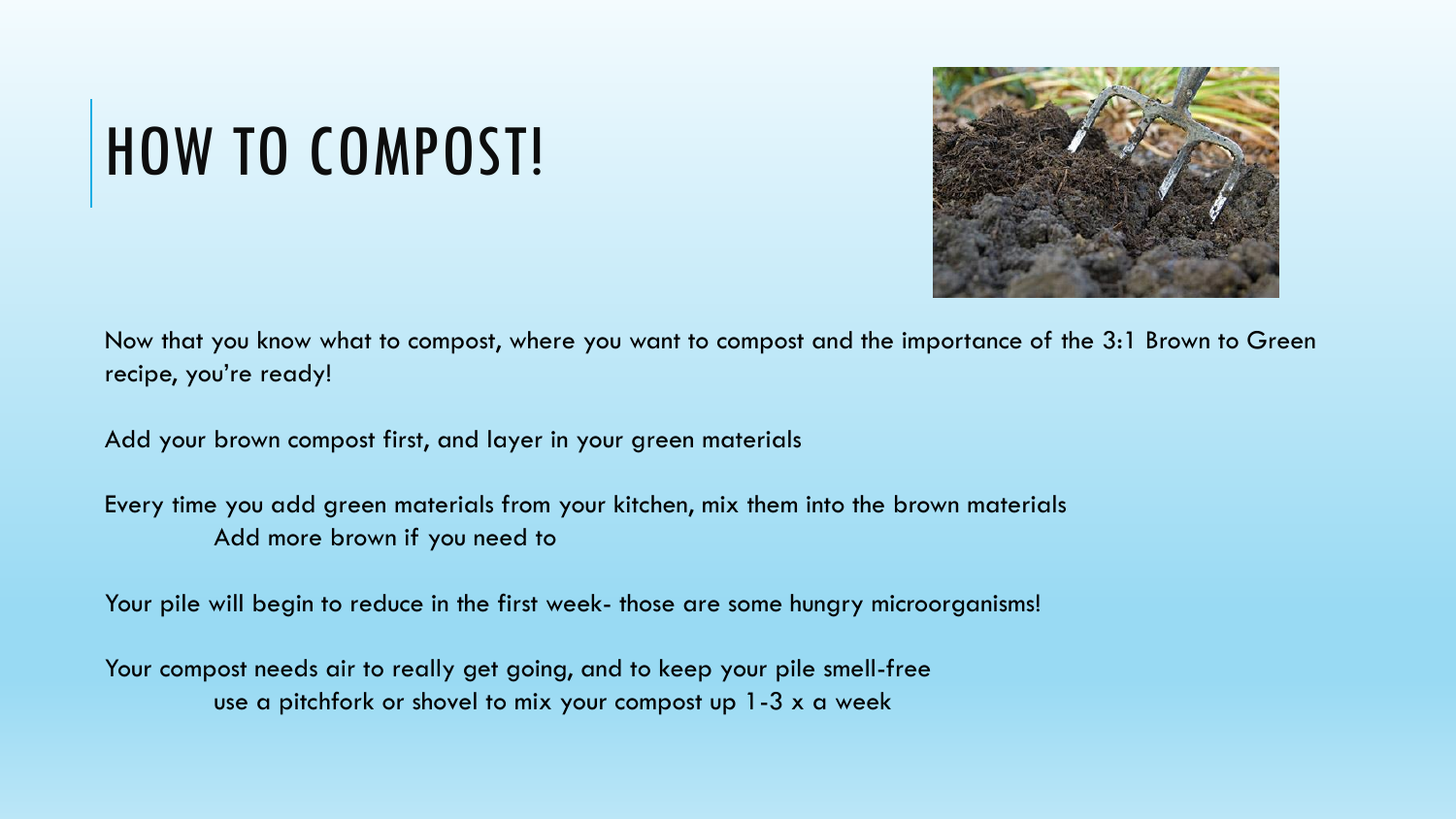### HOW TO COMPOST! (CONTINUED)



Check the moisture:

if its too dry, add a little water and mix it up too wet? Add more dry brown material to the top

Check the temperature:

to really get cranking, you ideally want your pile to be between 130-150 degrees

Fully turn your compost between 5-7 months and let it do it's thing!

Start a new pile at around 7 months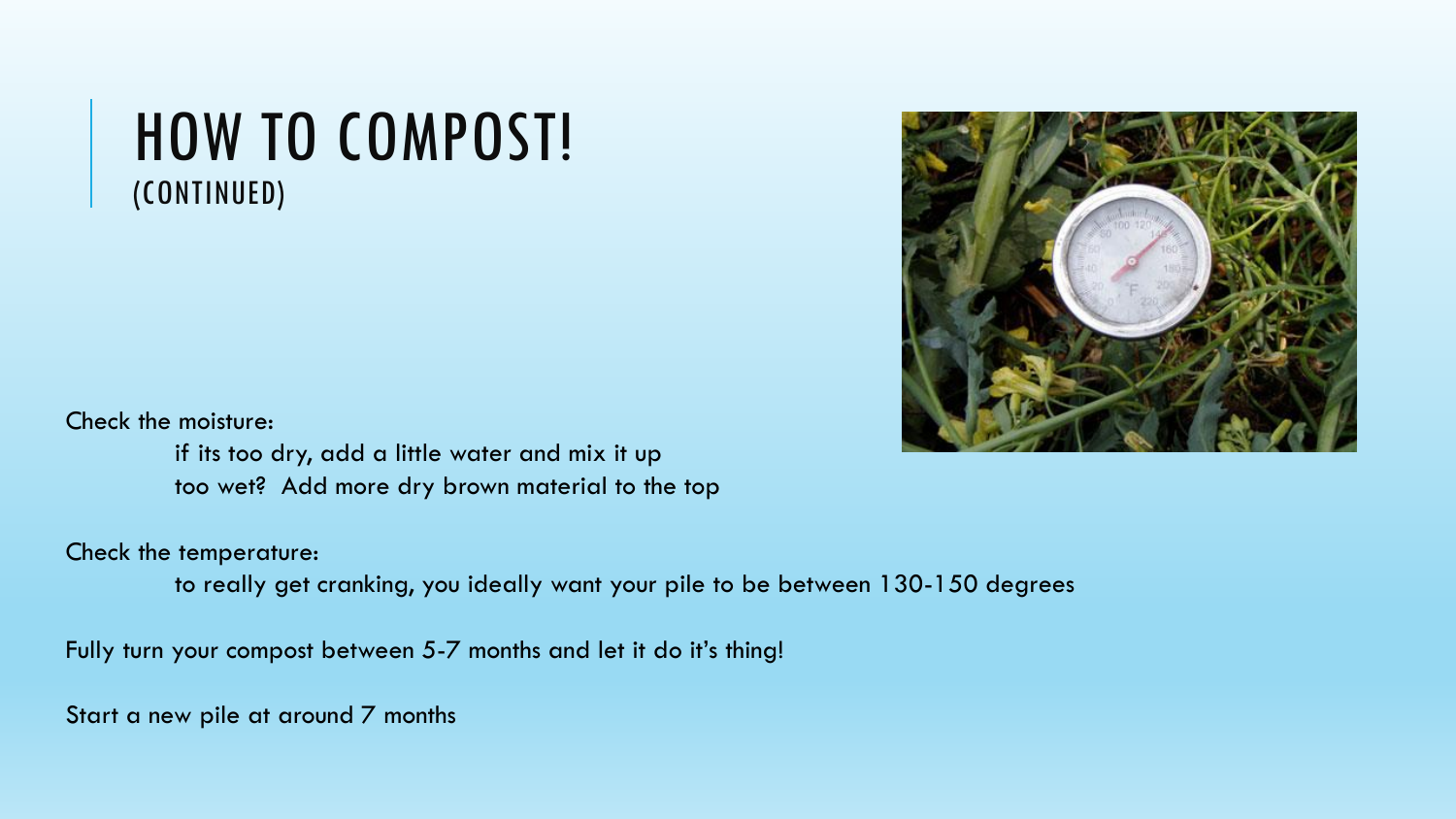### HARVESTING YOUR COMPOST

You successfully made compost! What do you do now??

Use it, of course!



#### **Sift it!**

You can use a screen to sift out the finished compost – see the resource sheet on how to make your own at home!

#### **Apply it!**

Use your compost as potting mix, mulch, or in your garden!

The finished product should have a neutral pH and should be chock-full of nutrients!